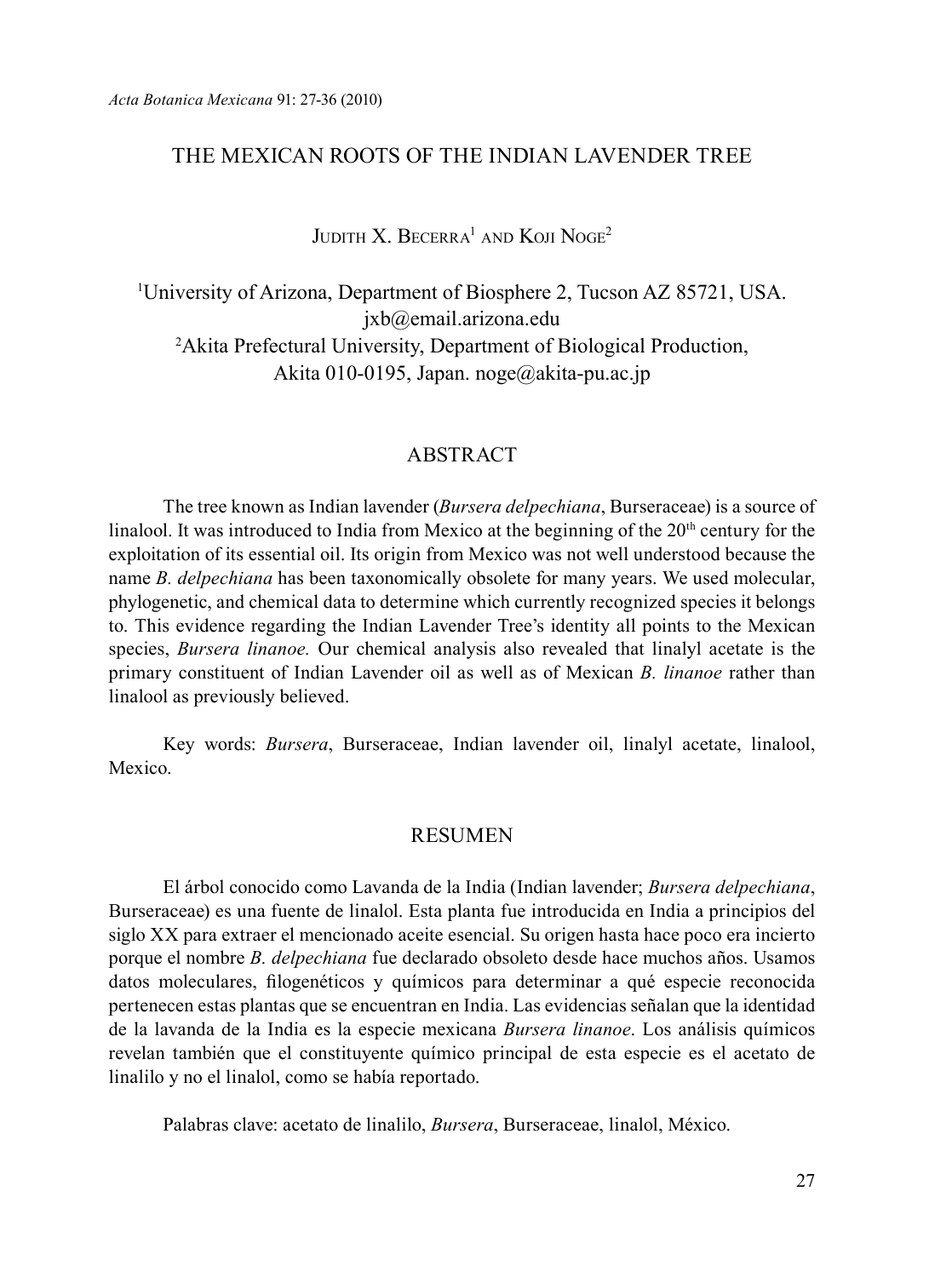### **INTRODUCTION**

A plant usually identified in Asia as *Bursera delpechiana* Poisson ex Engl., commonly known as Indian Lavender Tree or Indian Linaloe, inhabits parts of southern India. For more than a century it has been intensively used in the perfume and pharmaceutical industry as a source of essential oils, particularly linalool. The genus *Bursera* Jacq. ex L. is an abundant and diversified component of the tropical dry forests in Mexico and Central America (Becerra, 2003; Becerra, 2005). As the genus is otherwise restricted to America, *B. delpechiana* is the most widely cultivated *Bursera* species elsewhere.

Yet, *Bursera delpechiana* is not native to India. In 1912 this tree, along with other closely related species such as *B. glabrifolia* (Kunth) Engl., were introduced in India in the vicinities of Bangalore in Karnata State by Scottish entrepreneurs with the purpose of commercializing their oils (Burton, 1952). *Bursera delpechiana* did well in the Indian environment due to its drought resistance and its cultivation spread soon to Andhra Pradesh, Thailand, and other areas. The innovation of distilling the mature fruits instead of the wood, as it had been done in Mexico, proved to be a success, giving the Indian oil a superior odor and a longer persistence. The Indian oil eventually took over the international markets and its industrial exploitation in Mexico collapsed.

As time passed and taxonomical studies of the genus were conducted, the name of *B. delpechiana* Poisson ex Engl. became obsolete in America as it was considered synonymous first to *B. penicillata* (Sessé & Moc. ex DC.) Engl. (Bullock, 1936), then tentatively to *B. glabrifolia* (Kunth) Engl. (McVaugh and Rzedowski, 1965) and later to *B. linanoe* (La Llave) Rzed., Calderón & Medina (Rzedowski et al. 2005). However, because of confusion about its correspondence to the Mexican species, it has not been possible to establish which modern species the Indian plants belong to (Toledo, 1982). Some Indian authors have indicated that the Indian lavender is *Bursera penicillata* (Mahmood Hussain et al., 1974; Somata & Uppin, 1979), a species of wide distribution in the west of Mexico. Yet their morphological descriptions do not coincide fully with descriptions of this Mexican species. However, since some degree of morphological change can be expected from the species having been for years in another environment only a more rigorous analysis could conclusively confirm the true identity of the species. Here we present molecular and chemical evidence regarding the identity of Indian Lavender.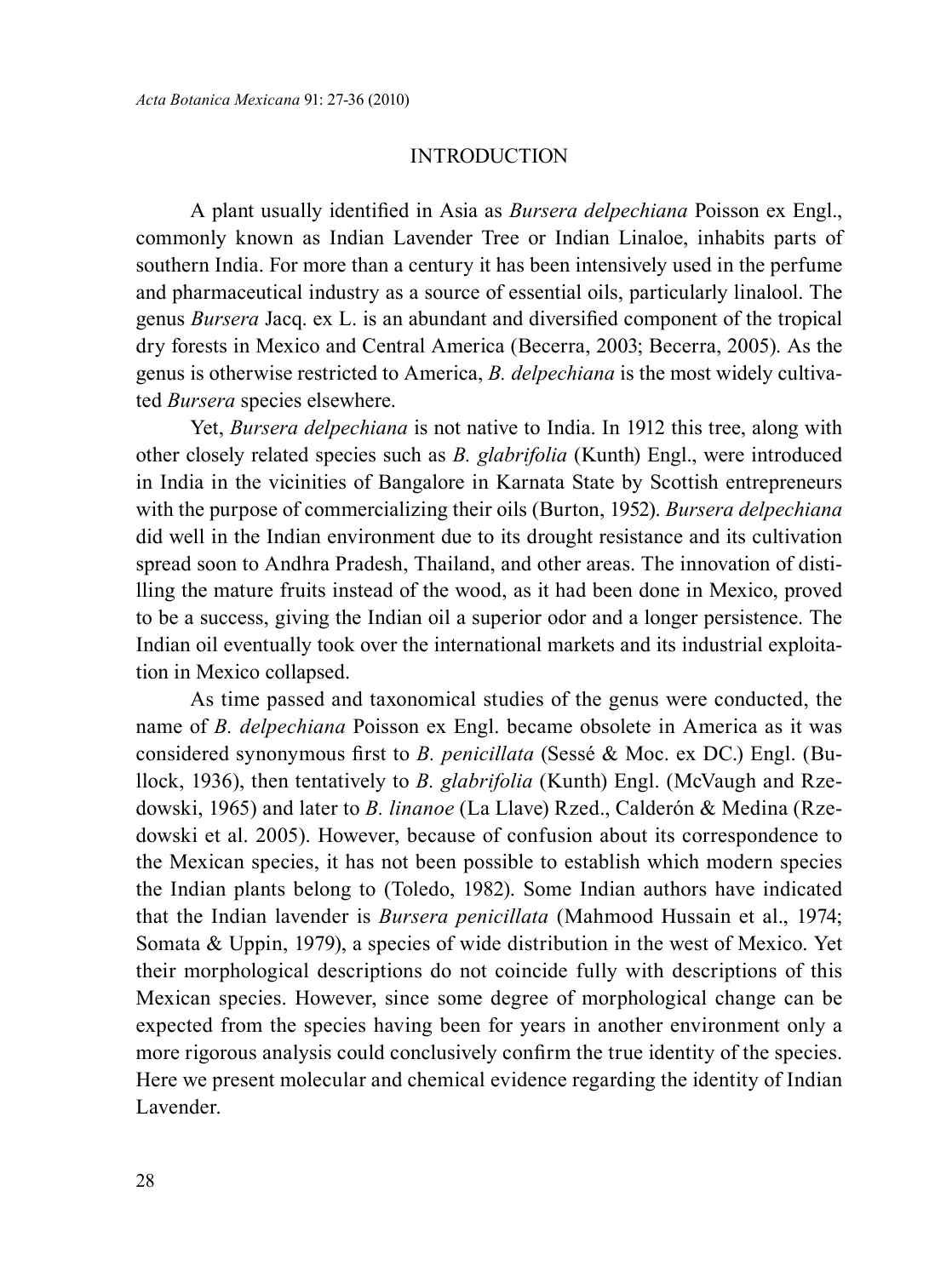### MATERIAL AND METHODS

A small branch of an individual of *B. delpechiana* was collected from one of the old original plantations located at the south of Bangalore, India. For prior phylogenetic studies we had collected samples of several individuals of *B. linanoe*, *B. penicillata* and *B. glabrifolia* (Kunth) Engl., as well as other closely related species such as *B. xochipalensis* Rzed., *B. heteresthes* Bullock and *B. tecomaca* (Sessé & Moc. ex DC.) Standl. The geographic distribution of these species, as well as the localities of the samples taken can be found in Becerra & Venable (1999).

A phylogenetic tree including all of these species was reconstructed using the DNA sequences of the internal transcribed spacers (ITS1 and ITS2), the 5.8S coding region and the 5S non-transcribed region. Sequences of these regions had been already published for all species (Becerra, 2003; Becerra & Venable, 1999) except *B. delpechiana* from India. For this last species total DNA was isolated using the DNeasy® Plant Mini Kit (QIAGEN, Valencia, CA, USA) according to the manufacture's protocol. The partial fragments of the ITS region were amplified using the ITS1 (5'-TCCGTAGGTGAACCTGCGG-3') and 26SE (5'-TAGA-ATTCCCCGGTTCGCTCGCCGTTAC-3') primers. PCR was performed in a 30 µl volume containing 15 µl of EconoTaq® PLUS GREEN 2× Master Mix (Lucigen® Corp.), 1  $\mu$ M of each primer and 1  $\mu$ l of template DNA. The PCR amplification was carried out as follows: an initial step of 2 min at 94 °C, followed by 30 cycles with denaturation at 94 °C for 30 s, annealing at 48 °C for 30 s and extension at 72 °C for 1 min. After the final cycle, the products were extended for 5 min at 72 °C. The 5S-NTS region was amplified using the primers 5SF (5'-GAGAGTAG-TACWWSGATGGG-3') and 5SR (5'-GGAGTTCTGAYGGGATCCGG-3') described in Cronn et al. (1996). We used the same reaction mixture as for the ITS reaction. The amplification program was: hold at 94 °C for 2 min; 30 cycles of 94 °C for 30 s, 50 °C for 30 s, and 72 °C for 10 s; extend at 72 °C for 5 min. The amplified products were purified by QIAquick® PCR Purification Kit (QIAGEN). The DNA sequences were analyzed with an ABI 3730*xl* DNA analyzer (Applied Biosystems Inc., Foster City, CA, USA) at the Genomic Analysis & Technology Core, University of Arizona. Sequences were aligned with the computer program *Sequencher 4.4*. Phylogenies were inferred from the sequence matrix using parsimony analysis with *PAUP 4.0b10* (Swofford, 2002)*.* Heuristic searches were used with the same assumptions as in Becerra & Venable (1999).

To confirm DNA and phylogenetic results concerning the closeness of the Indian *B. delpechiana* Poisson ex Engl. and *B. linanoe* (La Llave) Rzed., Calderón &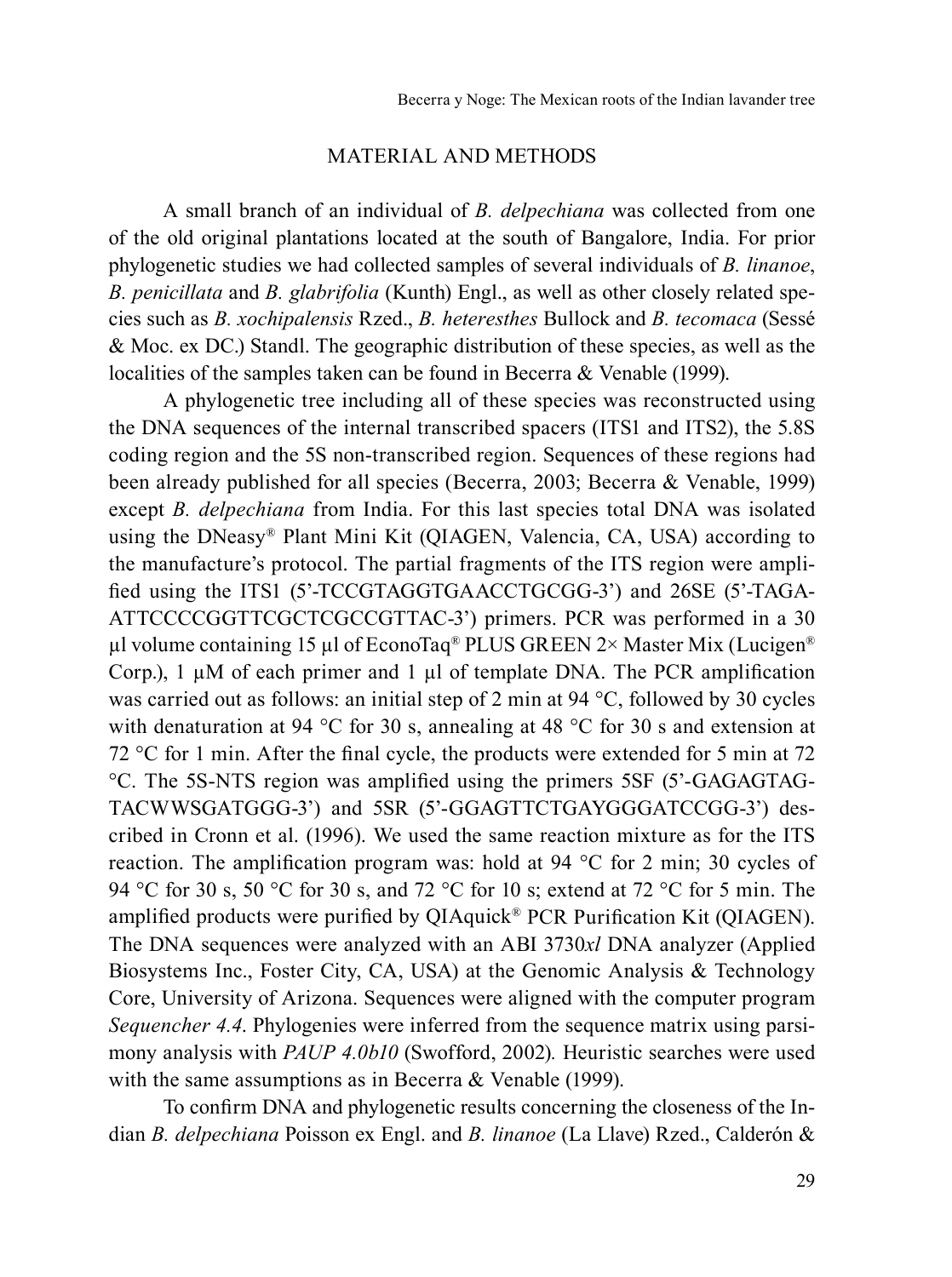Medina, we performed chemical analysis on these plants. A small piece of a branch with leaves of *B. linanoe*, and another piece of *B. delpechiana* were extracted in dichloromethane. Their volatile chemistry was analyzed using gas chromatographymass spectrometry (GC-MS). GC–MS analysis was carried out by an Agilent 6890N gas chromatograph linked to an Agilent 5975B mass spectrometer operated at 70 eV using a HP-5MS capillary column (Agilent Technologies,  $30 \text{ m} \times 0.25 \text{ mm}$  i.d.,  $0.25$  um in film thickness) with helium carrier gas at 1.2 ml/min in splitless mode. The oven temperature was programmed from 30 °C to 300 °C at 10 °C/min with an initial 4 min hold, and then held at 300 ºC for 5 min. All compounds were identified by comparing their GC retention times and mass spectra with those of authentic standards.

### **RESULTS**

DNA sequences of the Indian *B. delpechiana* were all identical to those of *B. linanoe*. Even the fast evolving 5S NTS region, which gives a good level of resolution at the species level in *Bursera* was identical for both species. Because of this, *B. delpechiana* and *B. linanoe* came together in the reconstructed phylogenetic tree (Fig. 1). All other species, including *B. penicillata* were relatively distant from them.

Chemical components of *B. delpechiana* were also quite similar to those of *B. linanoe* (Fig. 2). In both, the compound with the highest relative abundance (more than 90%) was linalyl acetate (Table 1). All the other minor compounds in *B. delpechiana* were present in *B. linanoe* at very similar abundances.

## DISCUSSION

Molecular, phylogenetic, and chemical results leave little doubt about *B. linanoe* being the Mexican species taken to India in 1912 and subsequently there known as *B. delpechiana* (Fig. 3). Not only are the examined molecular sequences of the DNA the same but these species also share the same chemical compounds.

Previous chemical analyses using steam distillation have identified linalool as the major natural chemical component of the leaves and fruits of the Indian *B*. *delpechiana* (Nargaraja & Farooqi, 1989; Mahmood Hussain et al., 1974; Somatta & Uppin, 1979). Our analysis shows that it is actually linalyl acetate. Linalyl acetate is known to change into linalool by thermal hydrolysis during steam distillation (Re-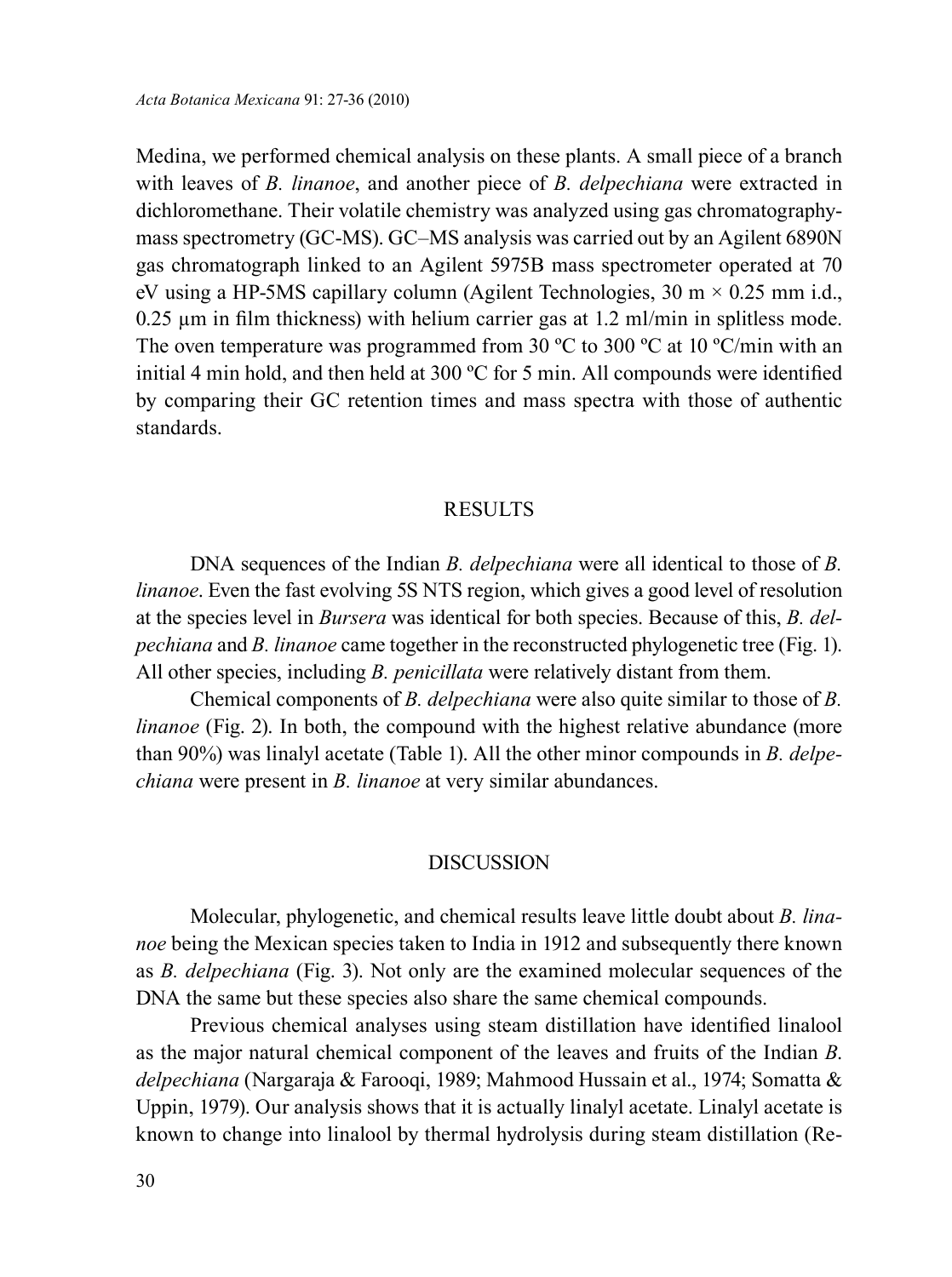verchon & Della Porta 1995; Noge et al., 2010). We extracted our samples in dichloromethane in cold conditions (4 ºC). This is probably the reason for the discrepancy between our results and the published data. Thus, we conclude that linalyl acetate is the natural component of *B. linanoe* (and *B. delpechiana*).

In previous studies, 65 of the 82 *Bursera* species from Mexico have been chemically analyzed, including species such as *B. penicillata* and *B. glabrifolia*. The major component of *B. penicillata* is β-phellandrene, while *B. glabrifolia* produces



Fig. 1. Phylogenetic reconstruction of species of *Bursera* including *B. delpechiana* from India (Indian lavender) and Mexican *B. linanoe*. Heuristic searches produced one single most parsimonious tree.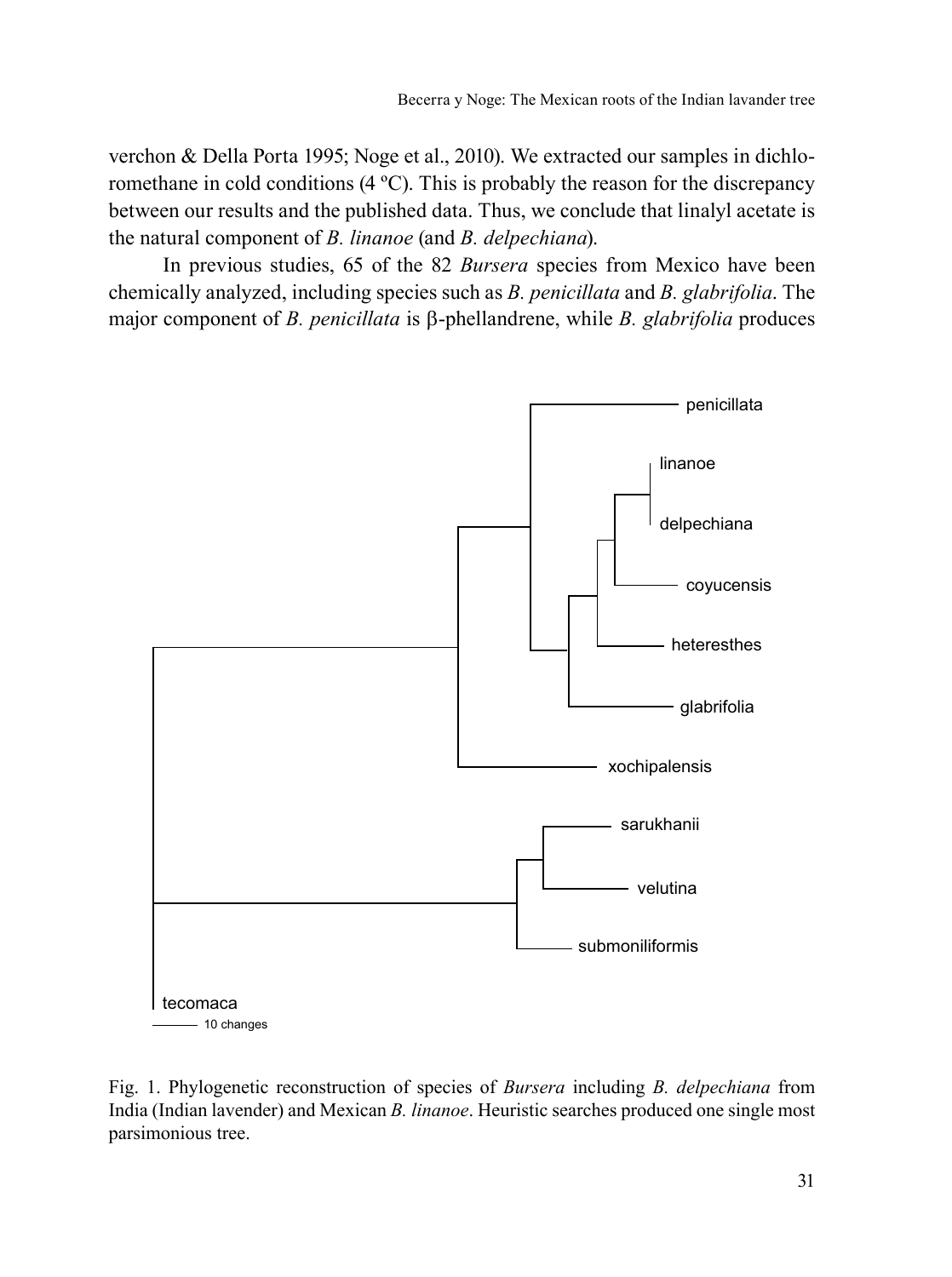#### *Acta Botanica Mexicana* 91: 27-36 (2010)

| Compound              | Retention time | Composition    |            |
|-----------------------|----------------|----------------|------------|
|                       | (min)          | B. delpechiana | B. linanoe |
| 1-Undecene $(a)$      | 12.25          | 0.49           | 3.10       |
| Linalool (b)          | 12.40          | 2.20           | 0.16       |
| Linalyl acetate (c)   | 14.77          | 90.34          | 92.16      |
| $\alpha$ -Copaene (d) | 16.55          | 0.54           | 1.30       |
| Germacrene D(e)       | 17.91          | 1.96           | 0.72       |
| Identified compounds  |                | 95.53          | 97.44      |

Table 1. Chemical composition of *Bursera delpechiana* and *B. linanoe*.



Retention time (min)

Fig. 2. GC chromatograms of the dichloromethane extract from *Bursera delpechiana* (A) and *B. linanoe* (B). a, 1-undecene; b, linalool; c, linalyl acetate; d, α-copaene; e, germacrene D.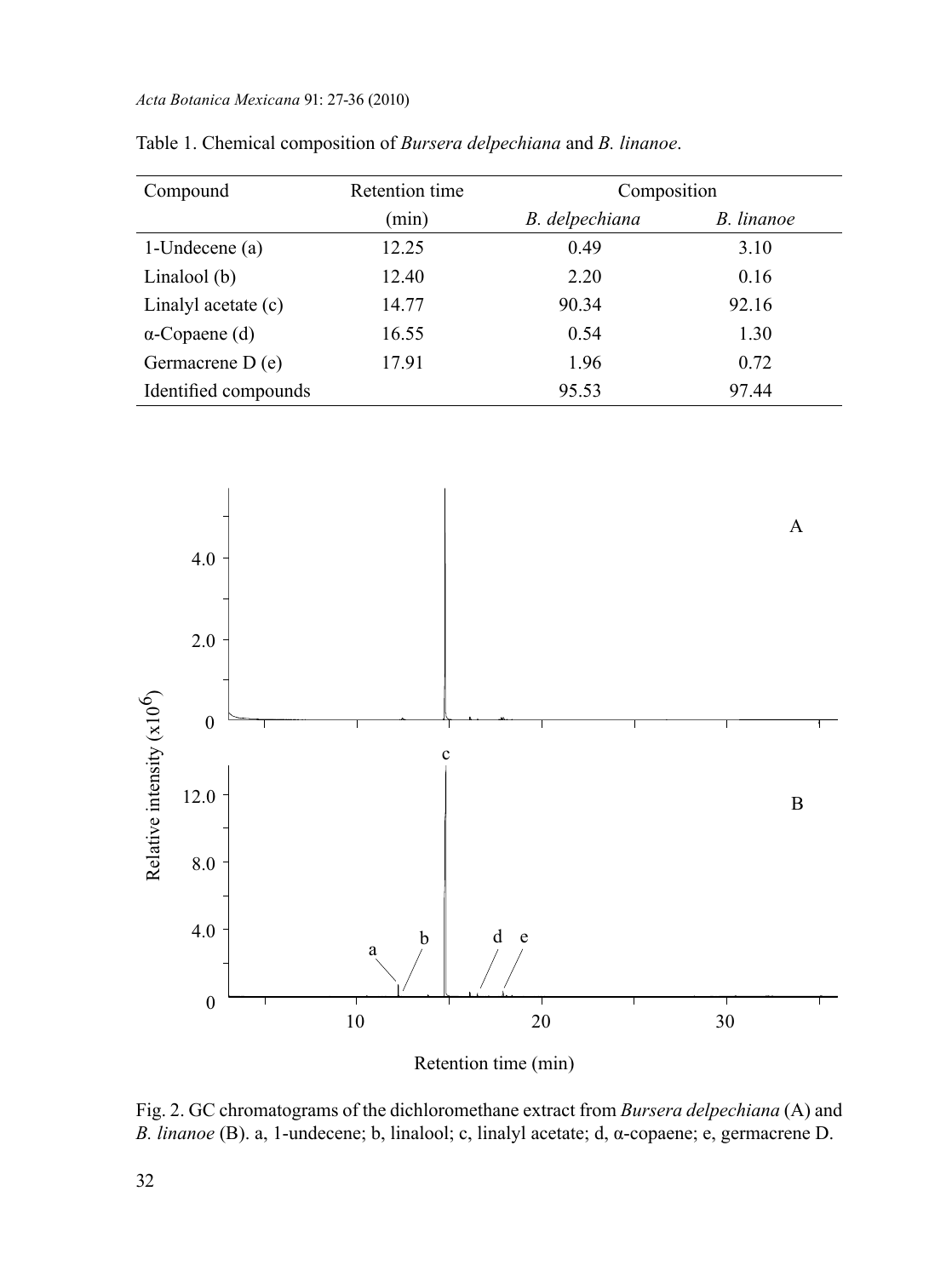

|                                      | BOTANICAL SURVEY OF INDIA<br>SOUTHERN CIRCLE, COIMBATORE<br>Coll. No.<br>Date<br>Name:                                                     |
|--------------------------------------|--------------------------------------------------------------------------------------------------------------------------------------------|
|                                      | Family:<br>Collector:                                                                                                                      |
| $-\frac{c_0}{\frac{c_0^2}{2}}$ 51535 |                                                                                                                                            |
|                                      | BOTANICAL SURVEY OF INDIA<br>Southern Circle, Coimbatore                                                                                   |
|                                      | Flora of Coirobatore Dt.<br>Tamil Nadu<br>No.51535<br>Name Bursera pennicillata Engl.                                                      |
|                                      | = B. delpechiana Poiss. er Engl.<br>Family Burseraceae<br>Alt. 467m<br>Locality Botanic garden 411 467m<br>Essential oil is extracted from |
|                                      | the bervies in fruits<br>Collector E. Vajvardu Date 5-7-78                                                                                 |

Fig. 3. Herbarium specimen of *B. delpechiana* collected in Tamil Nadu from Indian National Herbarium in Kolkata, showing a clear morphological relationship with Mexican *B. linanoe*.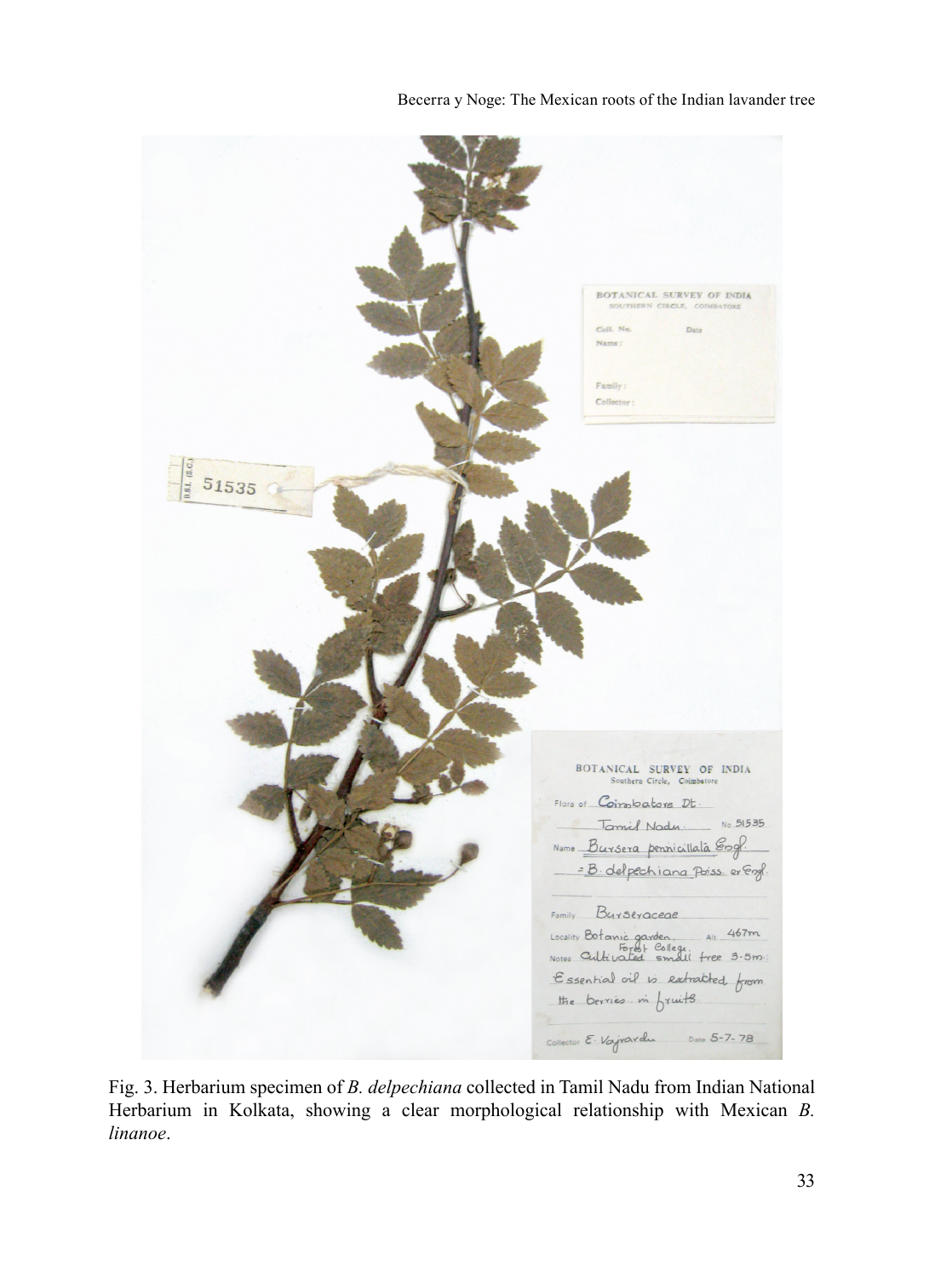high amounts of germacrene D and  $\alpha$ -pinene (Becerra, 2007; Becerra et al., 2009). Thus, these two species are chemically quite different from the Indian lavender. Furthermore, none of the 65 *Bursera* species analyzed except *B. linanoe* seem to produce linalyl acetate. Given the high abundance of this compound, it could thus be considered a chemotaxonomic trait for this species.

*B. linanoe* is a narrow endemic to the tropical dry forest in the south of Mexico in the states of Puebla, Oaxaca, Guerrero and Morelos (Becerra & Venable, 2008). The introduction of this species to India and its subsequent commercialization there has had important consequences for the status of this species in Mexico. First, exploitation of the plant for its oil diminished in Mexico because the quality of the Indian oil was higher. Essential oil is still extracted from the Mexican trees, along with other *Bursera* species, but only at an artisanal level (Toledo, 1982). Its wood is also used to make crafts. Yet, in contrast with Indian plantation cultivation, the Mexican oil has always been extracted from wild plants. This, as well as its exploitation for wood crafts have caused a decline in the abundance of this species, to the point of now being nearly extinct in some localities (Espinosa-Organista, 2007). Successful commercialization and extraction of higher quality oil in India has relaxed commercial extraction in its native range, hence improving its conservation status in Mexico.

## ACKNOWLEDGEMENTS

We thank Leif Abrell, University of Arizona for the generous gift of chemicals, Boris Vrskovy for providing the Indian literature, Fredd Dürr for collection of the *B. delpechiana* sample, and Larry Venable for reading a prior manuscript and giving helpful suggestions. The Indian National Herbarium in Kolkata allowed us to take photographs of herbarium specimens of *B. delpechiana*. This work was supported by a National Science Foundation CAREER grant, a Young Investigator Award from the Beckman Foundation, and a grant from the Vice President for Research and the Colleges of Science and Agriculture of the University of Arizona to J.X.B.

### LITERATURE CITED

Becerra, J. X. 2003. Evolution of Mexican *Bursera* (Burseraceae) inferred from ITS, ETS and 5S nuclear ribosomal DNA sequences. Molec. Phylog. Evol. 26: 300-309.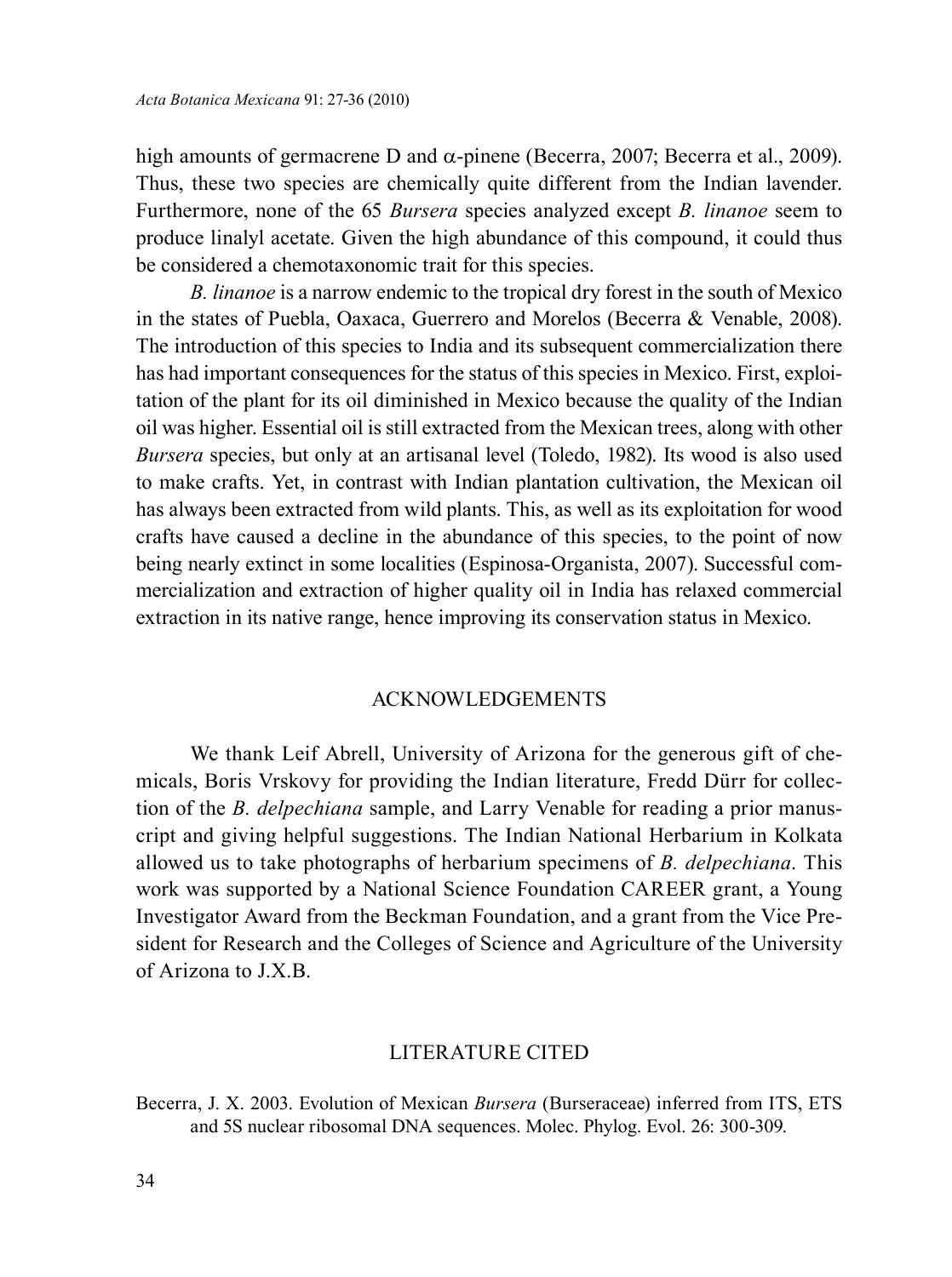- Becerra, J. X. 2005. Timing the origin and expansion of the Mexican tropical dry forest. Proc. Natl. Acad. Sci. U.S.A. 102(31): 10919-10923.
- Becerra, J. X. 2007. The impact of herbivore-plant coevolution on plant community structure. Proc. Natl. Acad. Sci. U.S.A. 104(18): 7843-7488.
- Becerra, J. X. and D. L. Venable. 2008. Sources and sinks of diversification and conservation priorities for the Mexican tropical dry forest. PLoS ONE 3(10): e3436.
- Becerra, J. X., K. Noge & D. L. Venable. 2009. Macroevolutionary chemical escalation in an ancient plant-insect arms race. Proc. Natl. Acad. Sci. U.S.A. 106(43): 18062-18066.
- Becerra, J. X. & D. L. Venable. 1999. Nuclear ribosomal, DNA phylogeny and its implications for evolutionary trends in Mexican *Bursera* (Burseraceae). Amer. Jour. Bot. 86: 1047- 1057.
- Bullock, A. A. 1936. Notes on the Mexican species of the genus *Bursera*. Bull. Misc. Inf. Kew 1936: 346-387.
- Burton, R. W. 1952. The linaloe tree (*Bursera delpechiana* Poisson): An introduction into the flora of India. J. Bombay Nat. Hist. Soc. 52: 116-120.
- Cronn, R. C., X. Zhao, A. H. Paterson & J. F. Wendel. 1996. Polymorphism and concerted evolution in a tamdemly repeated gene family: 5S ribosomal DNA in diploid and allopolyploid cottons. J. Mol. Evol. 42: 685-705.
- Mahmood Hussain, A. M., K. N. Subramanian & J. Madhavan Nair. 1974. Some observations on *Bursera penicillata* (DC) Engl. (*B. delpechiana* Poisson ex Engl). Indian Forester 100: 315-319.
- McVaugh, R. & J. Rzedowski. 1965. Synopsis of the genus *Bursera* L. in western Mexico, with notes on the material of *Bursera* collected bye Sessé & Mociño. Kew Bull. 18: 317-382.
- Noge, K., N. Shimizu & J. X. Becerra. 2010 (*R*)-(-)-Linalyl acetate and (*S*)-(-)-Germacrene D from the leaves of Mexican *Bursera linanoe*. Natural Product Communications. In Press.
- Nargaraja, C. & A. A. Farooqi. 1989. Studies on the seed germination as influenced by various pre-treatments in *Bursera*. Indian Perfumer 33(1): 48-53.
- Espinosa-Organista, D., G. Montaño & F. Becerril. 2008. Qué son y dónde viven los copales?. Purata, S. E. (ed.). Uso y manejo de los copales aromáticos: resinas y aceites. Comisión Nacional para el Conocimiento y Uso de la Biodiversidad/Red de Aprendizaje para el Intercambio y Sistematización de Experiencias hacia la Sustentabilidad. México. D.F. 60 pp.
- Reverchon, E. & G. Della Porta. 1995. Supercritical  $CO_2$  extraction and fractionation of Lavender essential oil and waxes. J. Agric. Food Chem. 43: 1654-1658.
- Rzedowski, J., R. Medina Lemos & G. Calderón de Rzedowski. 2005. Inventario del conocimiento taxonómico, así como de la diversidad y del endemismo regionales de las especies mexicanas de *Bursera* (Burseraceae). Acta Bot. Mex. 70: 85-100.
- Somatta, K. & S. F. Uppin. 1979. Indian Lavender (*Bursera penicillata* (D.C.) Engl. A review. Indian Forester 105: 859-863.
- Swofford, D. L. 2002. PAUP\* 4.0 beta version: phylogenetic analysis and using parsimony (and other methods). Sinauer Associates Inc., Sunderland, Massachusetts.